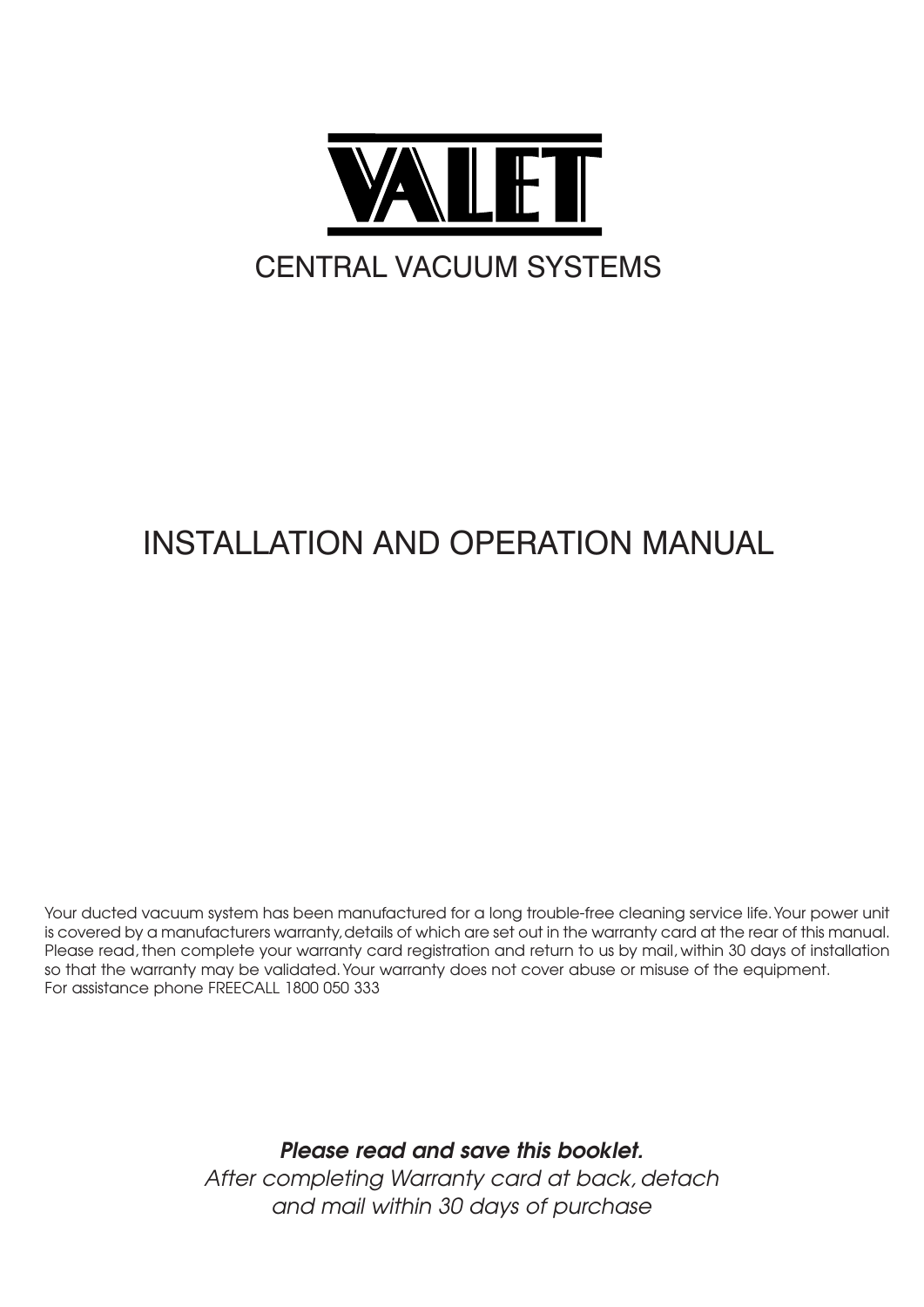#### INTRODUCTION

*Congratulations on your purchase of your new Valet Ducted Vacuum System. We recommend that you carefully read this instruction manual for many years of satisfactory performance and use.*

### BEFORE YOU BEGIN

*This product must be operated in accordance with these instructions and used only for domestic cleaning to remove DRY dirt and dust from household carpets, flooring and fabrics.*

#### SAFETY REMINDERS AND TAKING CARE OF YOUR VALET SYSTEM

*Please read these instructions thoroughly. This will ensure you obtain full benefit from your new vacuum system. Keep this instruction manual in a handy place for future reference and remember to complete and post your warranty registration form on the inside rear cover of this manual.*

#### IMPORTANT

*Please check your cleaner dust bag regularly when vacuuming new carpets as some new carpets release extra fluff as they settle down.*

*Do not pick up sharp objects, matches, hot ashes, cigarette ends or similar items.*

*Do not pick up flammable liquids such as cleaning fluids, petrol etc.*

*Do not use your system on wet surfaces or for wet pick up.*

*Please take care when cleaning stairs.*

*Do not allow children to operate your system or play near the Vacuum Motor.*

*Please remember your Valet Dealer is only a phone call away 1800 050 333*



**Intelligent Central Systems** A DIVISION OF **NEW** CORPORATION



www.valet.com.au

Sales - Service - Spares 2 1800 050 333

> Ness Head Office 2 02 8825 9222

Copyright Notice

All rights reserved. No part of this publication may be reproduced, transmitted or stored in a retrieval system in any form or by any means, electronic, mechanical, photocopying, recording, or otherwise, without the prior written permission of Ness. Ness reserves the right to make changes to features and specifications at any time without prior notification in the interest of ongoing product development and improvement.

© 2010 Ness Corporation Pty Ltd ABN 28 069 984 372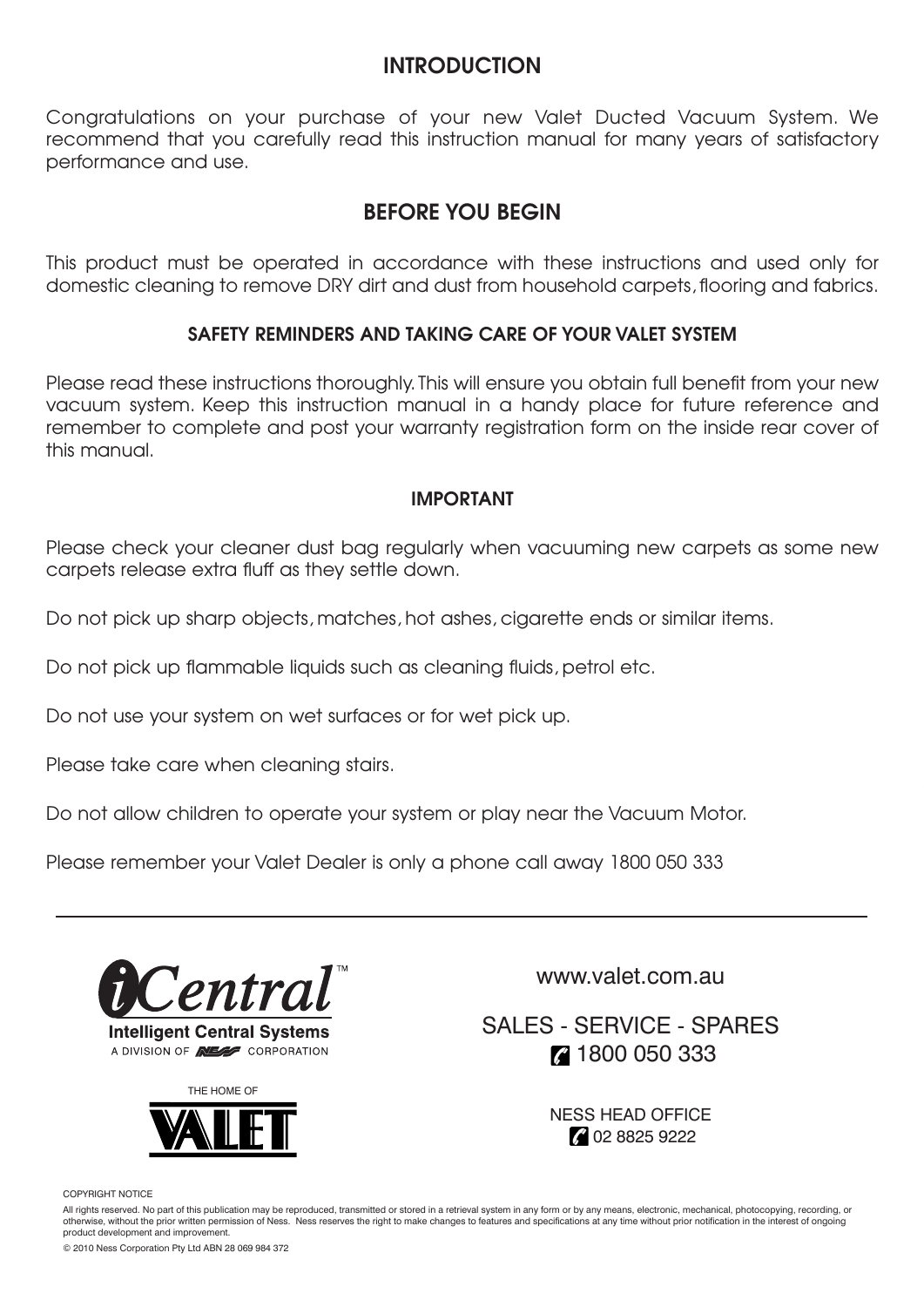### CARE AND OPERATION OF DUCTED VACUUM SYSTEM

### **OPTIONAL CLEANING ATTACHMENTS** - Hose/Wand/Tools

STANDARD HOSE: *This is supplied with two straight wands, a curved wand and a hose cuff* which need to be screwed onto the hose in an anti-clockwise action. The straight wands then *slip onto the curved wand and cleaning attachments can be selected. which need to be screwed onto the hose in an anti-clockwise action.The straight wands then*

SWITCH HANDLE HOSE: *This hose is supplied with the curved wand and the hose cuff permanently* attached to the hose — simply slide on straight wands and cleaning attachments as desired.

*Because carpets vary so much in type, texture, tuft and height it is not always possible to* ensure the right carpet head is supplied to suit your carpets. Special heads are therefore *available for demonstration and can be purchased from your local Dealer if required. ensure the right carpet head is supplied to suit your carpets. Special heads are therefore*

DELUX SWITCH HOSE: *As with the switch handle hose but includes your Power Head System.*

#### STARTING VACUUMING

**STANDARD HOSE:** Open the lid of the vacuum inlet and insert the hose cuff into the opening of the inlet — this will turn the unit ON automatically. To turn OFF simply remove hose cuff from *outlet. Do not allow inlets to slam shut when hose cuff is being removed — allow suction to of the inlet — this will turn the unit ON automatically. To turn OFF simply remove hose cuff from reduce before closing inlet. outlet. Do not allow inlets to slam shut when hose cuff is being removed — allow suction to*

SWITCH HANDLE HOSE: *Open lid of the inlet and insert hose cuff into the opening of the inlet* — slotting the key of the cuff into the space provided. Turn unit ON at the handle. To turn unit OFF — push switch on handle to "OFF" and remove from inlet.

DELUX SWITCH HANDLE HOSE: *As with the switch handle hose above, when using your power* head remember to plug in your power lead when connecting your vacuum hose to the inlet.

#### VACUUM POWER UNIT

The power unit does not require any oil. The bearings in the motor(s) are greased and sealed for life. The motor carbon brushes must wear if the unit is to function properly. Brush life is *affected by humidity, altitude, temperature and the number of stop starts so there can be for life. The motor carbon brushes must wear if the unit is to function properly. Brush life is* widespread brush life. In average home-use the life of your motor brushes should be around 4-6 years. The cost of replacing these brushes is not appreciable, but the damage done to the motor(s) through not replacing them before they are completely worn is considerable. Should you therefore be using your system a lot, notify your local Dealer so he can check *them more frequently.* The using your system and the can check system a lot  $\alpha$  is a local Dealer so he can check

#### PUSH TO RESET CIRCUIT BREAKERS

Located on the side of the dirt canister is a PRESS to RESET CIRCUIT BREAKER. In the event of over current or extremely high temperature the button will pop out about 12mm. To reset, simply push the button in until it protrudes 3mm and stays in. Should the breaker pop out *again when the unit is used call your local Valet Dealer. simply push the button in until it protrudes 3mm and stays in. Should the breaker pop out*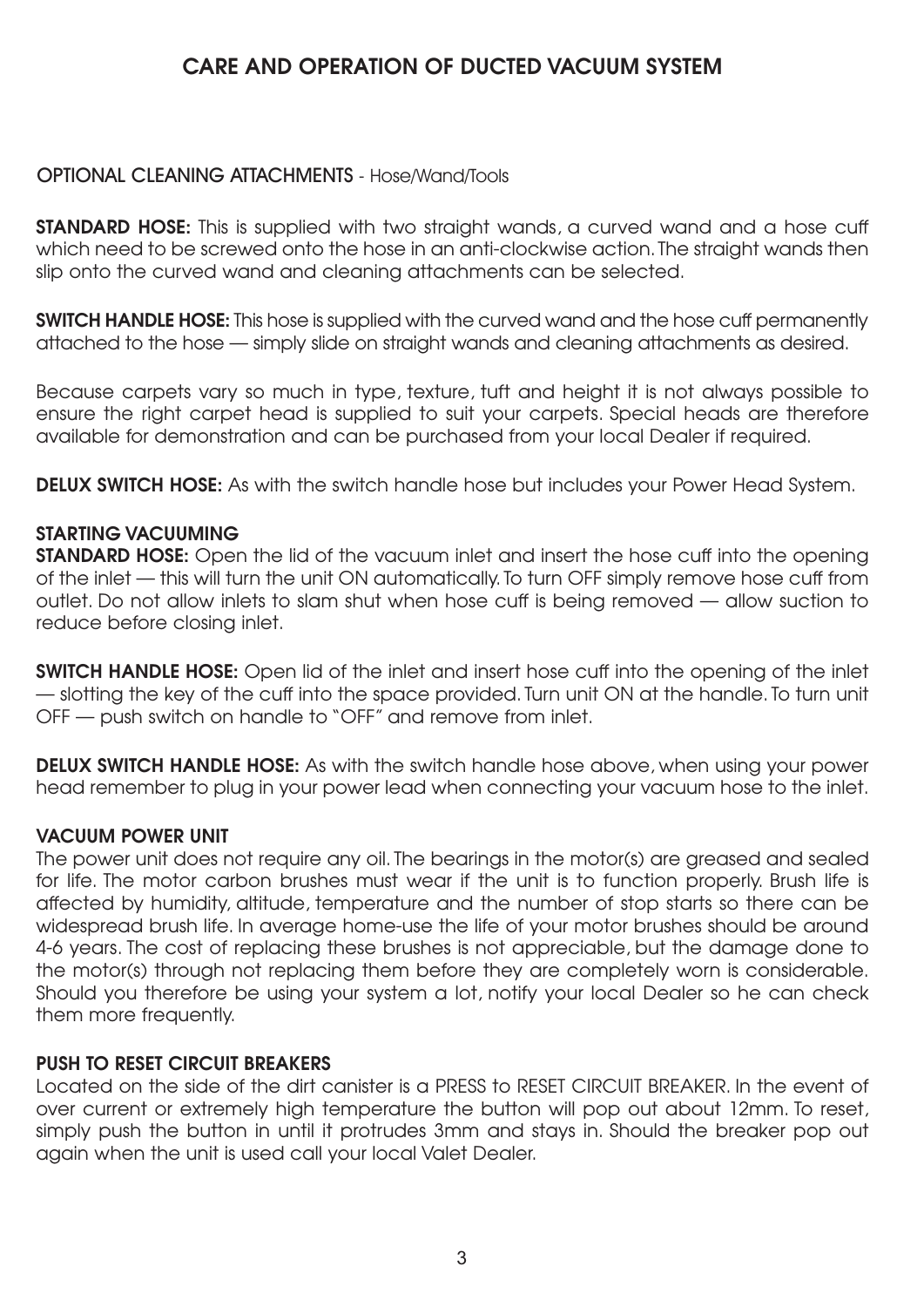#### REMOVING THE ACCUMULATED DEBRIS FITTING AND CHANGING THE DISPOSABLE PAPER BAG

- 1) Ensure your Ducted Vacuum system is switched off at the power point.
- 2) Remove the lid by lifting it straight up from the dirt canister
- 3) Carefully remove existing bag by gently pulling at the cardboard collar. The bag is durable, but ensure you take care if the bag looks overfull or hasn't been changed for some time.
- 4) Unfold your NEW disposable paper bag at the seams and extend it fully so there is a good volume of air inside it.
- 5) Take hold of the cardboard support of the bag and associated rubber gasket that surround the hole in the middle of it and slip it well over the exposed end of the bag adaptor

Note: It is not necessary to enlarge the bag opening as it will fit over the adaptor with <sup>a</sup> little persuasion.

6) Replace the lid on the dirt canister. Failure to do so will mean there is no vacuum created and hence no suction. Check your power supply is switched back on.

After initial use the filter bag should be checked weekly until some idea can be obtained as to how long it takes to fill under your normal cleaning routine.

The bag will fill much more rapidly if new carpets are being cleaned as there is usually a tremendous quantity of loose fibres that are retained in the carpet from the manufacturing process. The filter bag should therefore be changed when it is approximately 3/4 full or whenever there is a noticeable reduction in air flow at the wand or cleaning head.

#### TIPS ON CARE OF YOUR DUCTED VACUUM SYSTEM

Your power unit is warranted against defective materials and workmanship but not against misuse. There is a service charge for repairing or replacing damaged or misused components of the system or for unnecessary service calls. Your ducted system is a lifetime improvement for you and your family. Follow these simple tips and you will enjoy it for many years:

- 1. USE CARE ABOUT PLACING ANYTHING UNDER THE POWER UNIT. Loose cloth, paper or plastic may be pulled up against the motor cooling air intake causing your power unit to overheat.
- 2. DO NOT OVERFILL YOUR FILTER BAG. Allowing your filter bag to become over 3/4 full may result in rupture or over stress of the bag and loss of cleaning ability.
- 3. USE ONE OUTLET AT A TIME TO MAINTAIN PROPER AIR FLOW. To use more than one vacuum outlet at a time reduces the air flow below that is required to effectively deep clean your carpets.
- 4. STORE YOUR HOSE AND TOOLS PROPERLY.When not in use, always hang up your hose and store the cleaning tools and wands in a place where they will not be damaged.
- 5. HOLD OUTLET DOOR OPEN WHEN REMOVING HOSE. After removing the hose from the outlet, hold the outlet door open for a few seconds: (a) To make sure the unit has stopped (b) To clear any residual dirt out of the vacuum ducting
- 6. DO NOT PICK UP LIQUIDS. Do not pull liquids into the vacuum ducting since any liquid left in the ducting
	- (a) May cause major motor damage not covered by warranty.
	- (b) May drain back out of the wall outlets and cause streaking of the walls.
- (c) May cause dirt build-up in the ducting that could eventually clog the system. 63*Please contact your local dealer should you have any difficulties with installation or*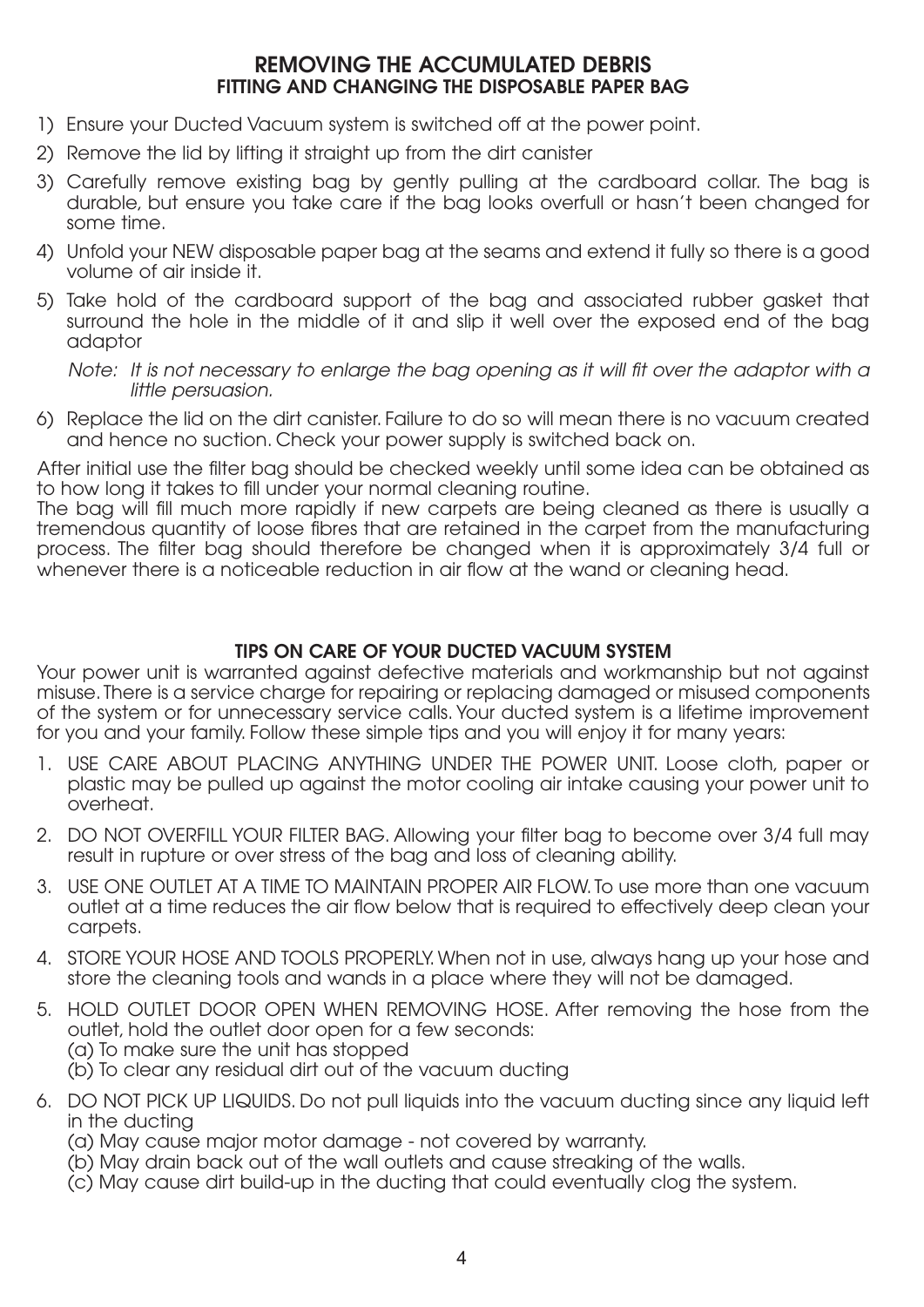### INSTALLATION INSTRUCTIONS

*Careful planning of a Ducted Vacuum System is imperative. For the best results from your system, keep the ducting run as straight and direct as possible — using the minimum amount of bends and elbows.Please seek advice from your local Dealer should you have any queries.*

#### DETERMINE POWER UNIT AND OUTLET LOCATIONS

*The power unit can be located in a garage (preferably attached to the house), under the house, if clearance permits, plantroom or on the external wall. Please note that if the unit will be exposed to the weather, a weatherproof unit must be installed.*

*It is preferable not to install the unit inside the house.*

#### INLET LOCATIONS

*In determining locations of inlet valves, accessibility and convenience should be kept in mind — for example locations in hallways, near door openings, etc. are ideal locations that will not be obstructed by furniture.*

*To determine the location and coverage of the inlet valve, assume a hose length of 9 metres (standard hose length). If working with a plan, a length of string can be cut according to the scale of the plan (e.g., on a 1:100 scale — cut a 9cm piece of string).With this string, calculate the maximum coverage of proposed inlets. Inlets are best centralised to make maximum use of coverage, remember to allow for proposed furniture, doorways, etc. With an existing hose, measure out a 9-metre length of string and starting from the end of the home, see how much area can be covered. It is always advisable to have some overlap to allow for unseen obstacles.*

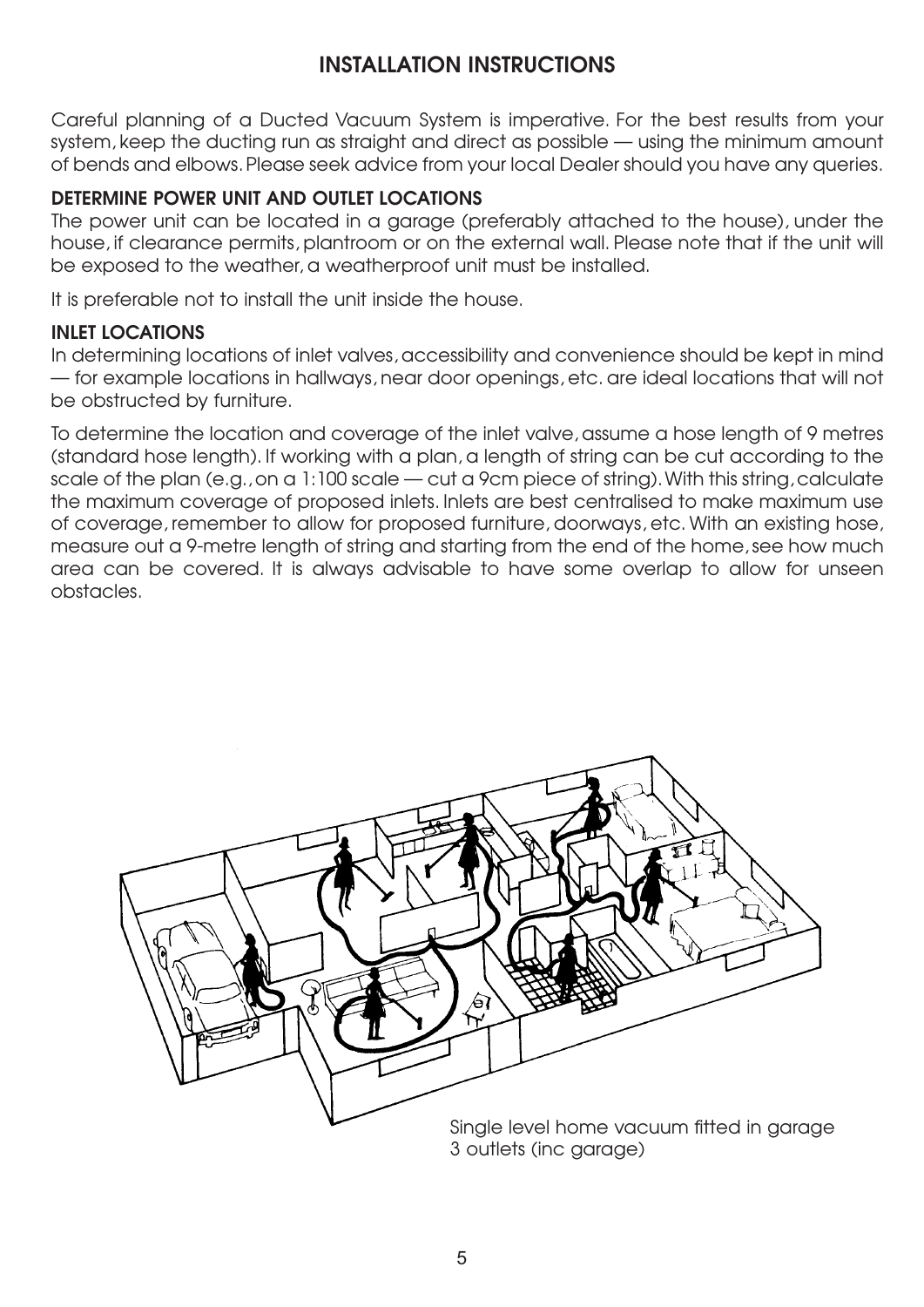## INSTALLATION INSTALLATION

#### P.V.C. Run

to join inlets together and back to the unit. (see diagram 1). *Once the power unit and outlet locations have been determined, work out the ducting run*

will be run through the roof back to the motor location. The pipe work is clipped to the rafters and dropped down to studs to each inlet. OVERHEAD *— If the house is on a concrete slab or has no under floor access, the ductwork*

*NOTE: Always work up and down with the studs — do not run ductwork through studs.*

be installed underneath the house, clipping the pipework to the floor joints or bearers and run<br>up to each inlet. *be installed underneath the house, clipping the pipework to the floor joints or bearers and run up to each inlet.* UNDERNEATH *— If the floor is timberlined and there is ample crawl space, the pipework can*



1990 - An Dùbhlachd an Dùbhlachd an Dùbhlachd an Dùbhlachd an Dùbhlachd an Dùbhlachd an Dùbhlachd an Dùbhlach<br>1991 - An Dùbhlachd an Dùbhlachd an Dùbhlachd an Dùbhlachd an Dùbhlachd an Dùbhlachd an Dùbhlachd an Dùbhlachd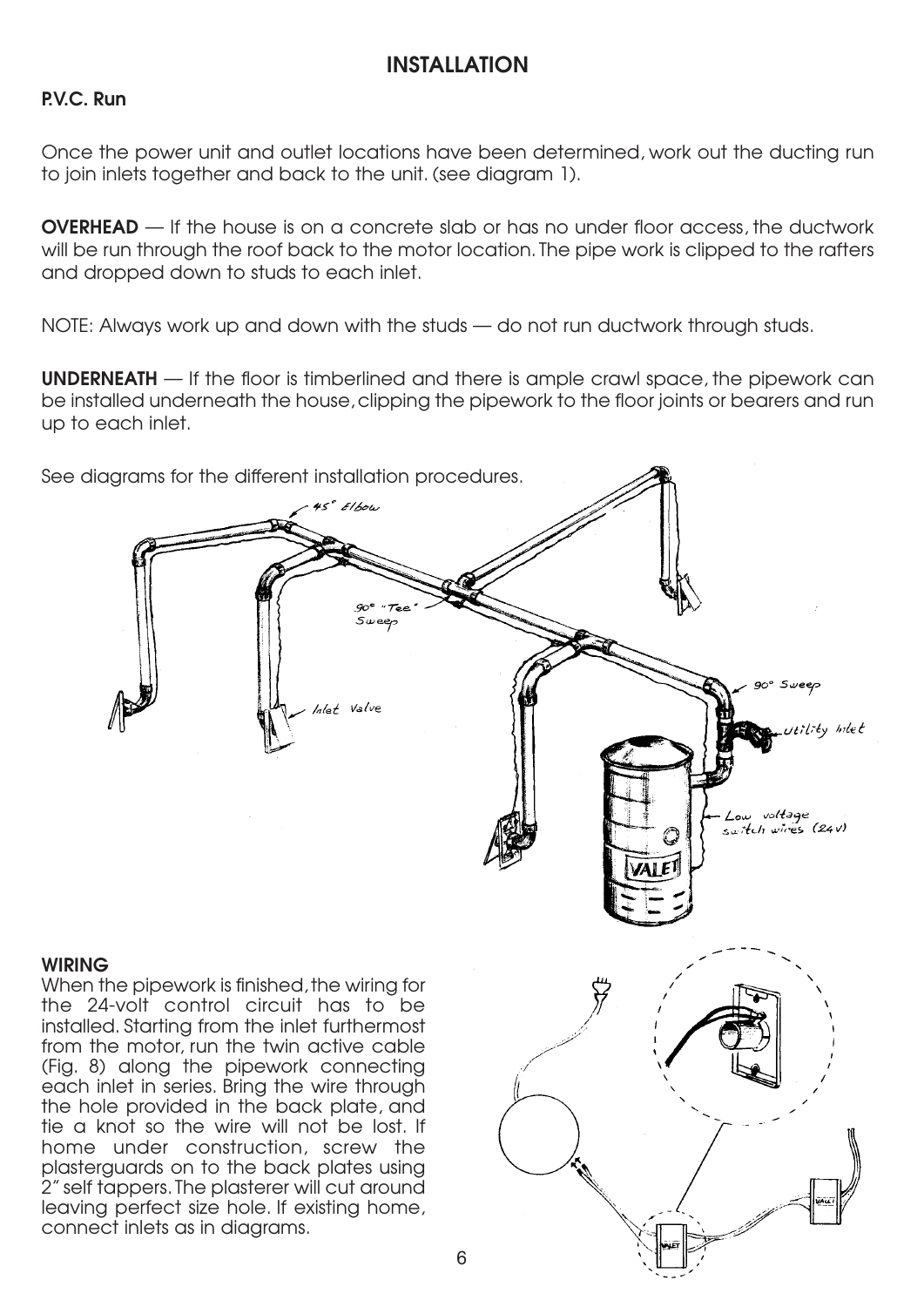#### INSTALLATION OF VACUUM INLET ON STUD WALL



#### **INSTALLATION OF VACUUM INLET IN BRICK WALL**

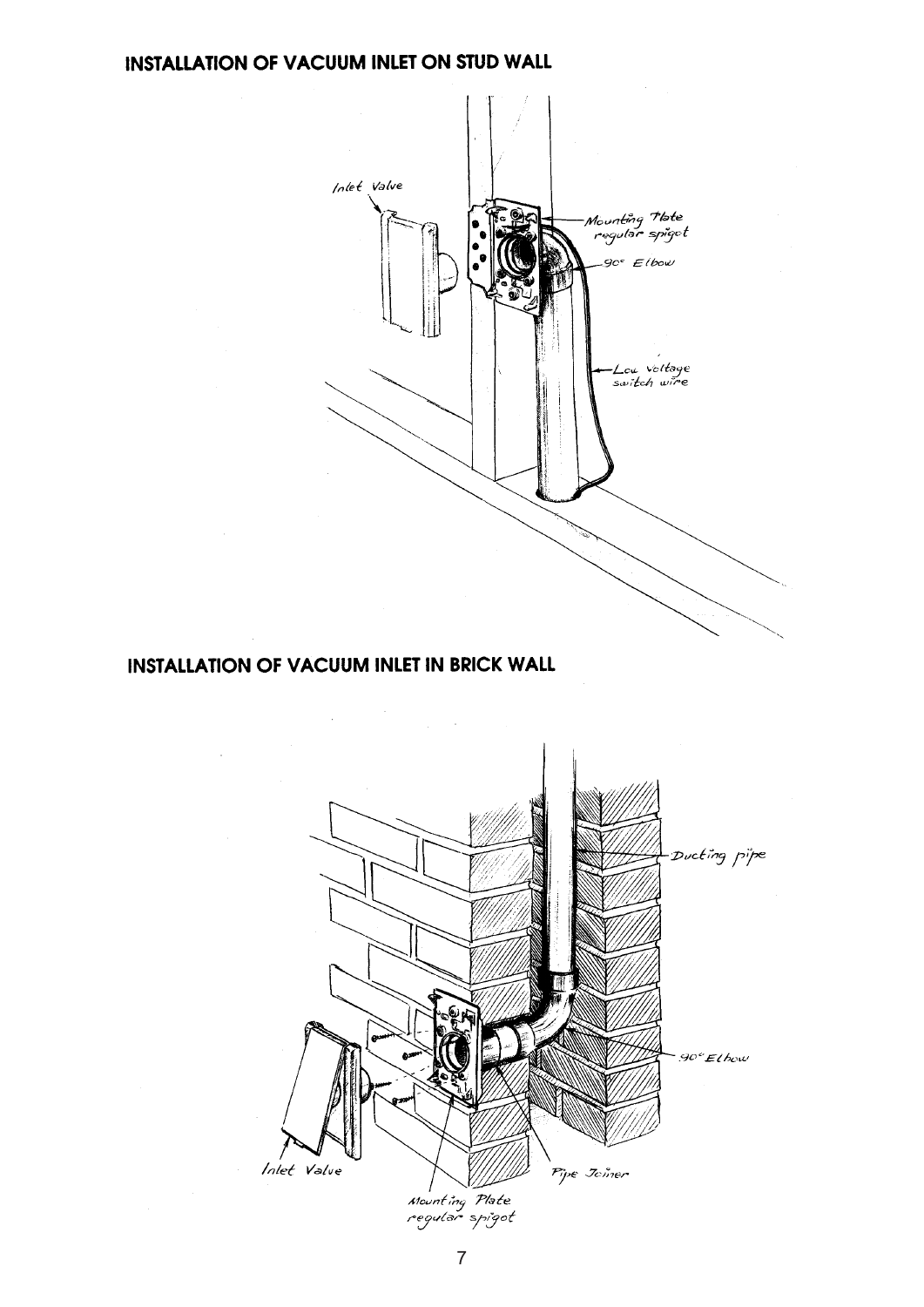#### **INSTALLATION OF VACUUM INLET ON FLOOR**





**INSTALLATION OF VACUUM INLET INTO EXISTING LINED-WALL (TIMBER FRAME)** 



*Please contact your local dealer should you have any difficulties with installation or performance of your Valet system.*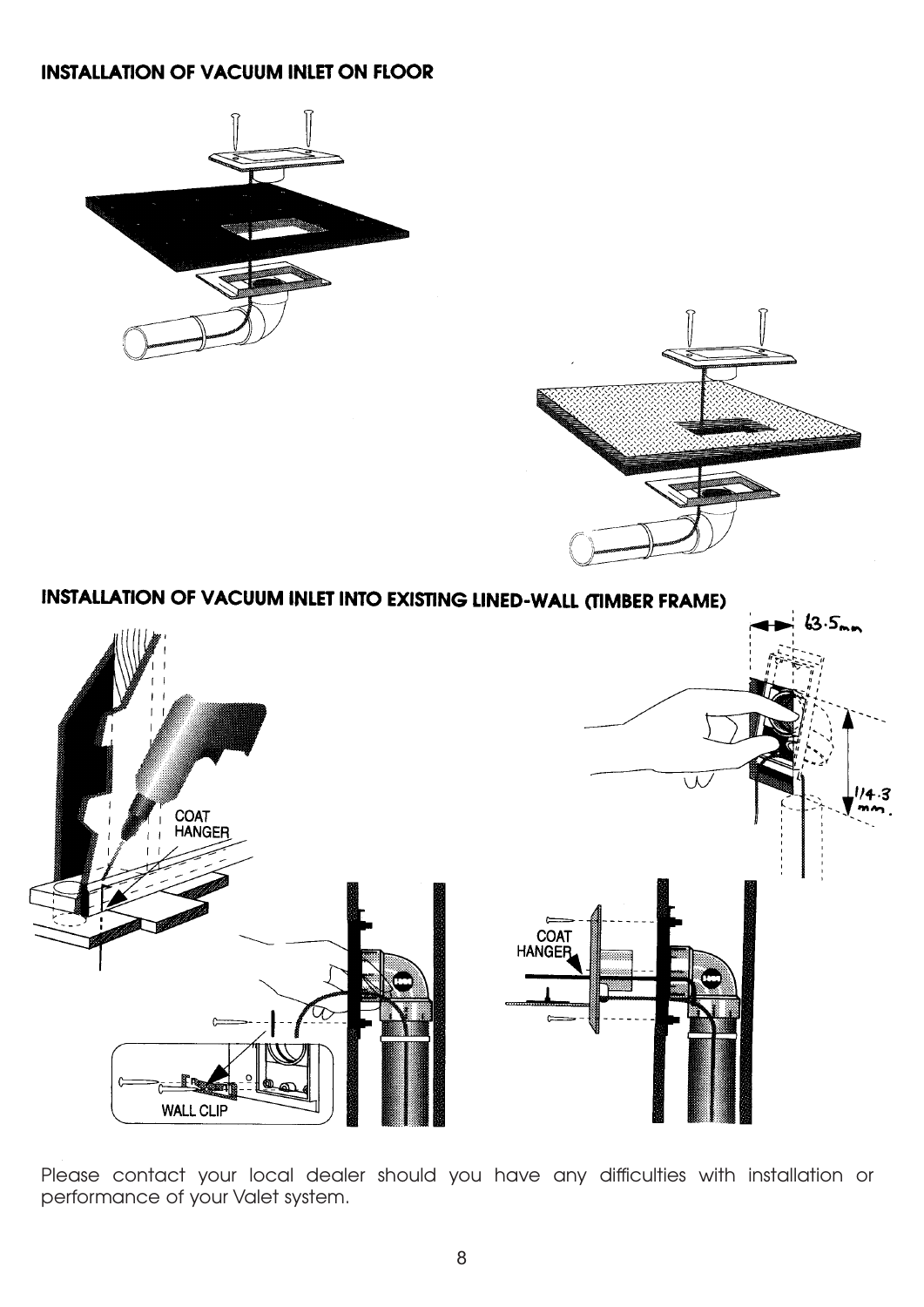#### **INSTALLATION OF BAG TYPE VACUUM UNITS**



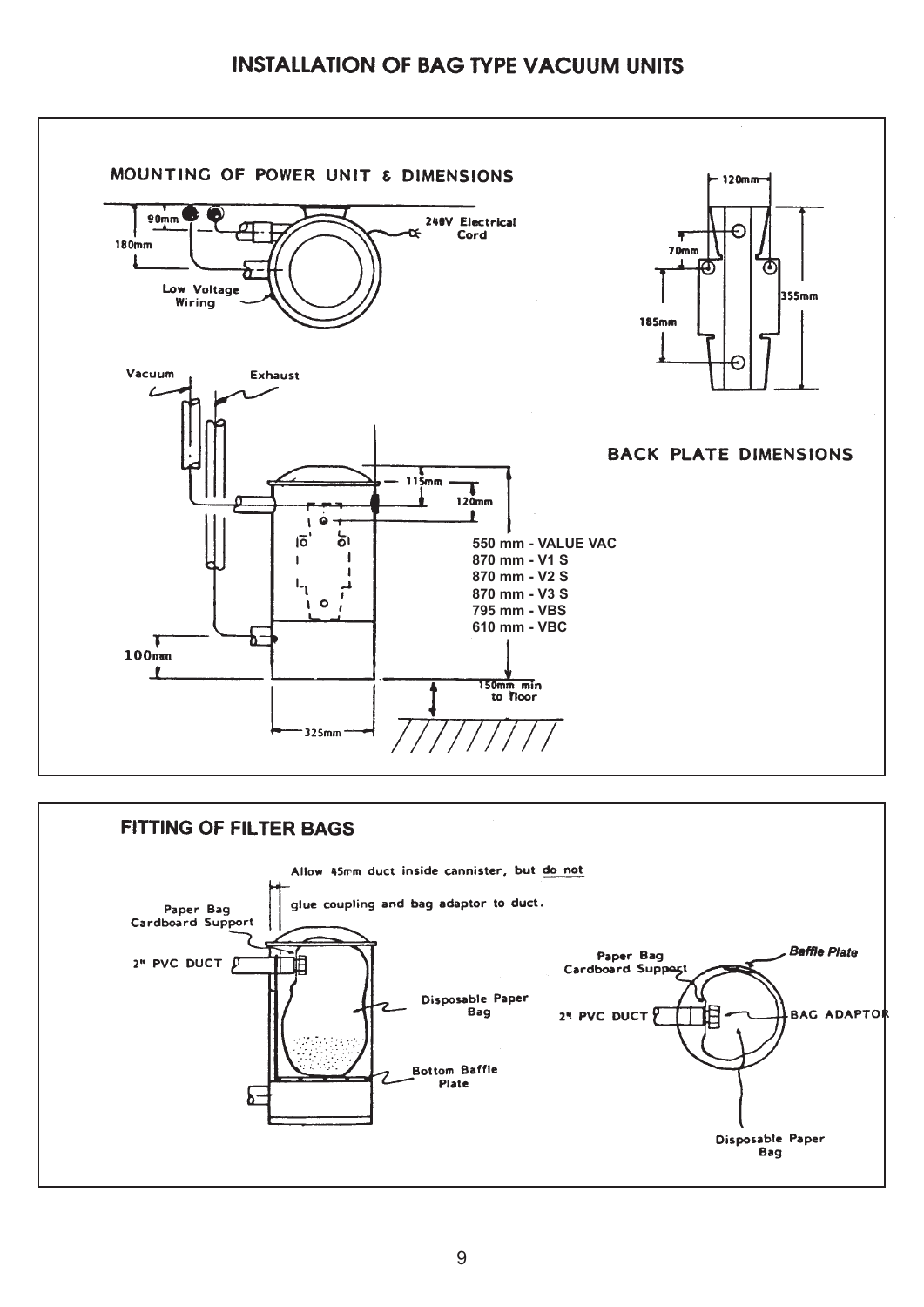# YOUR NEAREST VALET DEALER

*For Valet Consumables, Sales or Service please call 1800 050 333*

*Your call will be directed to your nearest Valet Dealer*

## INTERESTED IN OTHER VALET PRODUCTS?

*Why not visit our Web site www.valet.com.au For the latest Valet Home Products Catalogue*

## VALET PRODUCTS

*Ducted Vacuum Home Security and Alarm Systems Front Door or Gate Intercom or Video Intercom Home Automation with entire House Communications*

## VALET Ducted Vacuum Accessories

*Genuine Vallet Filter Bags Floor Tools, Soft & Hard surface, Turbo Heads Vacuum Tools for Crevice, Giant crevice, upholstery Telescopic Rods, Micro Car kit Attachments Hose Hangers and De luxe Hose Hangers Hose Socks / Vacuum Noise Mufflers Call your dealer NOW 1800 050 333*

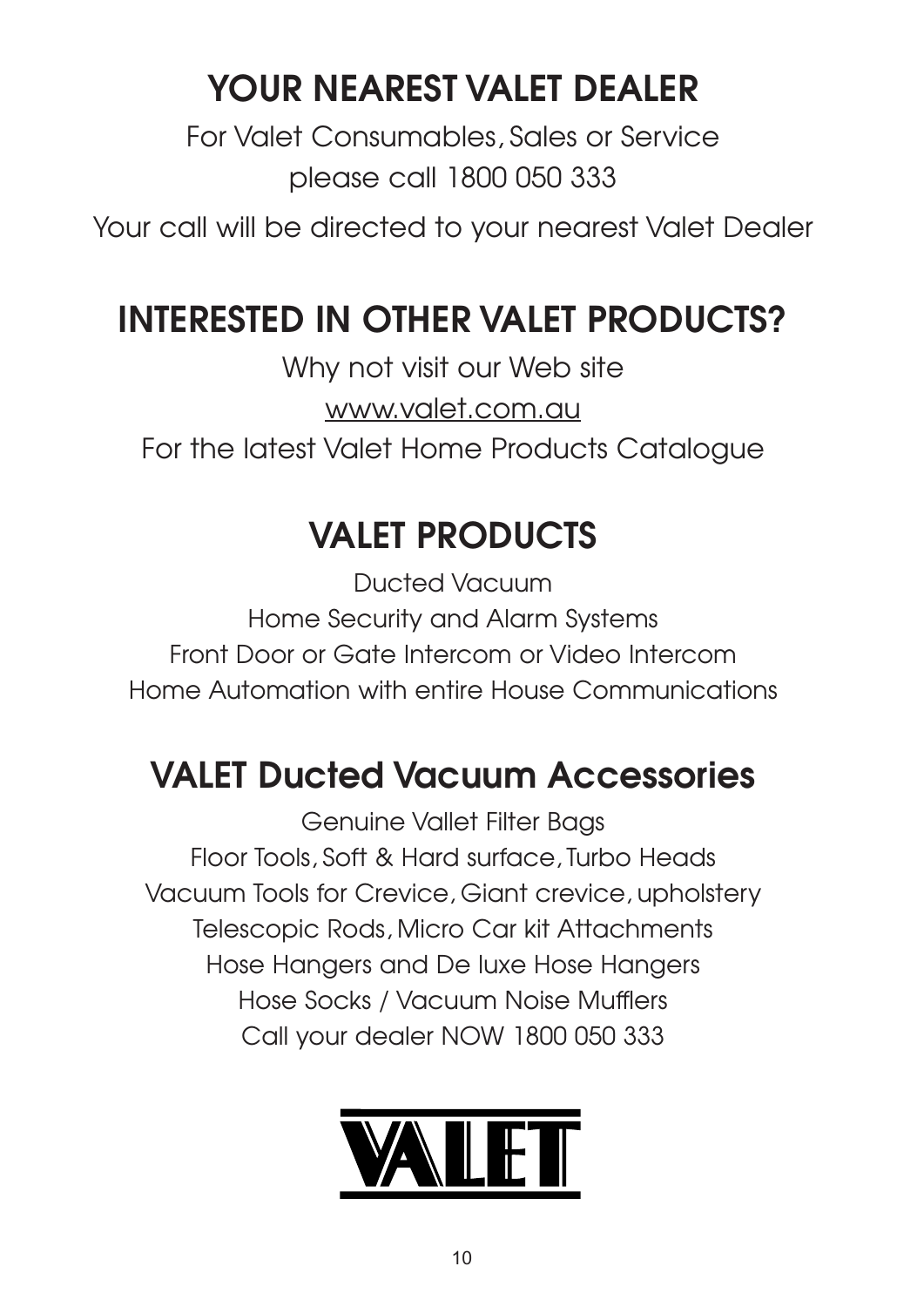| Surname<br><b>YOUR DETAILS</b><br>First Name                  | Postcode<br>State<br>City/Suburb<br>Address                                                                                                                                                                                                                                                          | Email address<br>Phone                                                                                                                                                                                                                                                                                                                                                                                                                                                                                                                                                     | Serial Number (If any)<br>PRODUCT DETAILS<br><b>Model Number</b>                                                                                                                                                                                                                                                                                                                                                                                                                                                                                                                                                                                                                                              | Invoice / Sales Docket No.<br>$\overline{20}$<br>Dealer / Retailer's Name<br>Date of purchase                                                                                                                                                                                                                                                                                                                                                                                                                                                                     | Dealer / Retailer's Location (Suburb & State)                                                                                                                                                                                                                 | Installed in an existing home<br>INSTALLATION OF YOUR ICENTRAL SYSTEM<br><b>SURVEY</b>                                                                                                                                                                                                                                                                                                                                                   | Other<br>Unsatisfied (Please tell us why)<br>HOW SATISFIED ARE YOU WITH YOUR ICENTRAL SYSTEM?<br>Self-installed<br>Satisfied<br>Installed in a new home<br>Installed by a Dealer<br>Very satisfied                                                                                                                                                                                                                                                                                                                                                                                                                        | Magazine<br>$\geq$<br>Internet<br>Radio<br>Yellow Pages<br>HOW DID YOU HEAR ABOUT ICENTRAL?<br>Direct Mail<br>Friend/Relative<br>Home Show                                                                                                                                                                                                                                                                                                                                                                                                                                                                                                                                                                                                                                                                                                               | STAY UP-TO-DATE. We may send you information and promotional material from<br>time to time. If you don't want to receive mail from us, tick below.<br>Do not send me any promotional material                                                                                                                                                                                                                                                                                                                                                                         | COMMENTS. We are proud of our products and we're always willing to listen to our<br>customers. Any other comments are welcome.                                                                                                                                                                                       | Document Part No. 890-003<br>© 2010 Ness Corporation |
|---------------------------------------------------------------|------------------------------------------------------------------------------------------------------------------------------------------------------------------------------------------------------------------------------------------------------------------------------------------------------|----------------------------------------------------------------------------------------------------------------------------------------------------------------------------------------------------------------------------------------------------------------------------------------------------------------------------------------------------------------------------------------------------------------------------------------------------------------------------------------------------------------------------------------------------------------------------|---------------------------------------------------------------------------------------------------------------------------------------------------------------------------------------------------------------------------------------------------------------------------------------------------------------------------------------------------------------------------------------------------------------------------------------------------------------------------------------------------------------------------------------------------------------------------------------------------------------------------------------------------------------------------------------------------------------|-------------------------------------------------------------------------------------------------------------------------------------------------------------------------------------------------------------------------------------------------------------------------------------------------------------------------------------------------------------------------------------------------------------------------------------------------------------------------------------------------------------------------------------------------------------------|---------------------------------------------------------------------------------------------------------------------------------------------------------------------------------------------------------------------------------------------------------------|------------------------------------------------------------------------------------------------------------------------------------------------------------------------------------------------------------------------------------------------------------------------------------------------------------------------------------------------------------------------------------------------------------------------------------------|---------------------------------------------------------------------------------------------------------------------------------------------------------------------------------------------------------------------------------------------------------------------------------------------------------------------------------------------------------------------------------------------------------------------------------------------------------------------------------------------------------------------------------------------------------------------------------------------------------------------------|----------------------------------------------------------------------------------------------------------------------------------------------------------------------------------------------------------------------------------------------------------------------------------------------------------------------------------------------------------------------------------------------------------------------------------------------------------------------------------------------------------------------------------------------------------------------------------------------------------------------------------------------------------------------------------------------------------------------------------------------------------------------------------------------------------------------------------------------------------|-----------------------------------------------------------------------------------------------------------------------------------------------------------------------------------------------------------------------------------------------------------------------------------------------------------------------------------------------------------------------------------------------------------------------------------------------------------------------------------------------------------------------------------------------------------------------|----------------------------------------------------------------------------------------------------------------------------------------------------------------------------------------------------------------------------------------------------------------------------------------------------------------------|------------------------------------------------------|
| cutral.<br>Ň                                                  | A DIVISION OF <b>MESS</b> CORPORATION<br>Intelligent Central Systems<br>THE HOME OF                                                                                                                                                                                                                  |                                                                                                                                                                                                                                                                                                                                                                                                                                                                                                                                                                            | <b>IONAL YEAR of warranty</b><br>Return this Warranty Card for<br>provided at No Charge<br>ONE ADDIT                                                                                                                                                                                                                                                                                                                                                                                                                                                                                                                                                                                                          | WTENDA                                                                                                                                                                                                                                                                                                                                                                                                                                                                                                                                                            | EXTENDED<br>YA                                                                                                                                                                                                                                                | <b>WARANT</b>                                                                                                                                                                                                                                                                                                                                                                                                                            | 1 Year Warranty + 1 Year Extended Warranty<br><b>FERCOM SYSTEMS</b><br>SECURITY SYSTEMS<br>$\overline{\underline{z}}$                                                                                                                                                                                                                                                                                                                                                                                                                                                                                                     | 2 Years Warranty + 1 Year Extended Warranty<br>5 Years Warranty + 1 Year Extended Warranty<br>CENTRAL VACUUM SYSTEMS                                                                                                                                                                                                                                                                                                                                                                                                                                                                                                                                                                                                                                                                                                                                     | PRIVATE DETAILS HIDDEN<br>FOLD HERE TO KEEP YOUR                                                                                                                                                                                                                                                                                                                                                                                                                                                                                                                      | required if posted in Australia<br>Staple or tape this card folded and<br>postage stamp<br>drop in a mailbox. No                                                                                                                                                                                                     |                                                      |
| INTERCOM - SECURITY - CENTRAL VACUUM - AUTOMATION<br>WARRANTY | Please keep this Warranty in a safe place. It is valuable. The benefits conferred<br>by this Warranty are in addition to all other rights and remedies in respect of the<br>product which the consumer has under the Trade Practices Act and similar State<br>and Territory Laws<br><b>IMPORTANT</b> | FOR INTERCOM SYSTEMS - One year cover - iCentral will replace or repair any defective<br>FOR ALL PRODUCTS - 90 day cover, after installation - on site cover for defective workmanship<br>component for 12 months from purchase. The purchaser is responsible for return freight costs<br>or material will be at no cost for systems installed by an authorised Dealer. Labour and travel<br>costs may be charged if the system is not installed by an authorised Dealer.<br>to the nearest Dealer.<br>1. This Warranty:<br>$\widehat{\mathfrak{a}}$<br>$\widehat{\Omega}$ | - iCentral will replace or repair any defective component for 60 months from purchase. The<br>FOR SECURITY SYSTEMS - Two years cover for products manufactured by Ness - iCentral will<br>otherwise. Security products are not covered by an on site warranty and must be returned to<br>- Five years cover<br>replace or repair a defective component for 24 months from purchase. The warranty period for<br>equipment supplied by iCentral but not of Ness manufacture will be 12 months unless stated<br>iCentral for claims. The purchaser is responsible for return freight costs to the nearest Dealer.<br>FOR CENTRAL VACUUM SYSTEMS including iCentral and Valet brands<br>ত্র<br>$\widehat{\sigma}$ | AUSTRALIA & NZ ONLY – iCentral, under this cover, only covers the product if purchased in<br>Australia or New Zealand. International warranty terms will vary and will be specifically applied to<br>- A further one year warranty is offered at no charge, simply by<br>the purchaser completing and returning the Warranty Card or by registering online at www.<br>purchaser is responsible for return freight costs to the nearest Dealer.<br>other countries by other documentation.<br>EXTENDED WARRANTY<br>icentralsystems.com.au<br>$\widehat{\Phi}$<br>¢ | The product is misused, neglected, or altered by any person, or is damaged by incorrect<br>The product is damaged by the use of an accessory which is not supplied by iCentral.<br>This Warranty will not apply to, or if:<br>installation.<br><b>ା</b> ଟି ପି | The product is opened, disassembled, or serviced by a person other than an iCentral recognised<br>Interference caused by external fields, including appliances, dimmers, radio transmitters,<br>electrical cables, and unstable voltage is excluded from this warranty.<br>Consumables, including batteries are not covered by this warranty.<br>Dealer or repair agent.<br>Under this Warranty:<br>তি<br>$\widehat{\Phi}$<br>$\epsilon$ | ã<br>the premises of iCentral's recognised Dealer or the recognised repair agent without cost to the<br>owner for parts and repair labour or, at the option of iCentral, the product will be replaced.<br>The purchaser is responsible for all transport cœts and in-transit insurance costs if the product<br>or part has to be returned for repair to iCentral's recognised Dealer or repair agent. iCentral<br>will not accept responsibility for damage to the product caused by unsuitable or inadequate<br>Product defects covered by this Warranty will be repaired, during normal business hours,<br>ত্র<br>ෆ් බි | The purchaser is at all times responsible for the repair of defects caused by accidental or<br>intentional damage, improper voltage, fire, misuse, abuse, neglect, alterations by or negligence<br>Various warranties or conditions may be implied or obligations may be imposed of iCentral<br>by provisions of the Trade Practices Act 1974 and other laws in force in Australia and, or New<br>of the consumer, incorrect or incomplete installation or operation by the consumer, Acts of God,<br>The Dealer or repairer should be contacted within thirty (30) days of the fault developing.<br>Proof of purchase must be presented to an iCentral recognised dealer or repair agent.<br>vermin or foreign matter entering the product, e.g. dirt and moisture.<br>For repair of the product under this Warranty:<br>packing.<br>$\widehat{\sigma}$ | In the case of products, the replacement of the product, the payment of the cost of replacing the<br>Zealand. If any such provision applies, then to the extent permitted by law and to the extent<br>that this Warranty is given in addition to such warranties or conditions, any liability under this<br>in the case of services, supplying the services again, or the payment of the cost of having the<br>product, or of acquiring an equivalent product, at the discretion of iCentral; and<br>Warranty is expressly limited to:<br>ৱ<br>$\widehat{\mathbf{p}}$ | This is the only Warramy given by iCentral on this product. No other person or non-statutory<br>organisation is authorised by iCentral to vary the provisions and conditions of this Warranty.<br>TEAR OFF AND KEEP THIS SECTION<br>FOR YOUR RECORDS<br>services supplied again, at the discretion of iCentral.<br>6 |                                                      |